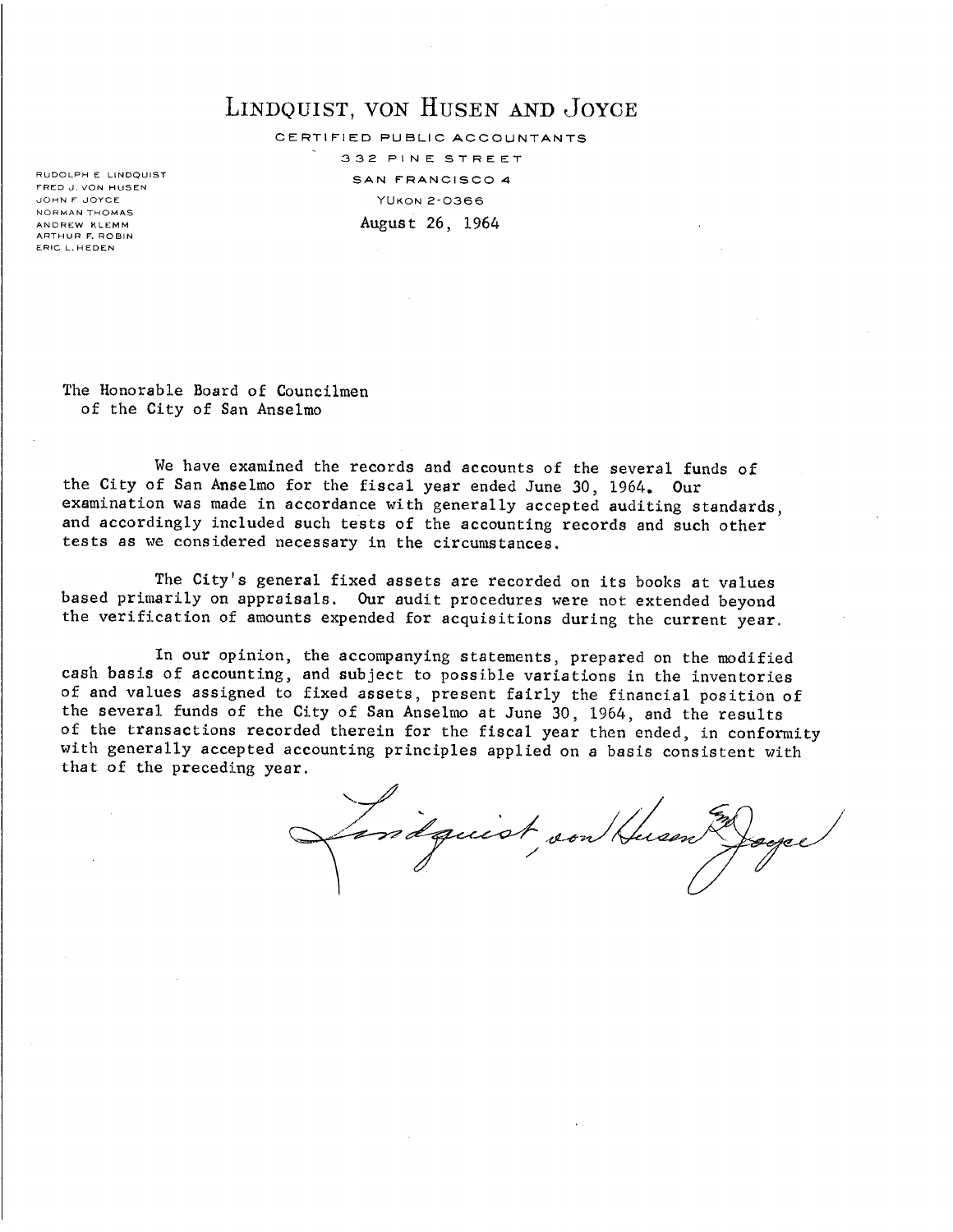## INDEX

| Page 1        | Opinion                                                                       |
|---------------|-------------------------------------------------------------------------------|
| Pages 3 and 4 | Comments                                                                      |
| Exhibit A     | Balance Sheet -<br>All Funds                                                  |
| Exhibit B     | Statement of Changes in<br>Fund Balances                                      |
| Exhibit C     | Statement of Revenue -<br>Estimated and Actual                                |
| Exhibit D     | Statement of Expenditures<br>and Encumbrances Compared<br>with Appropriations |

 $\ddot{\phantom{a}}$ 

ä

 $-2-$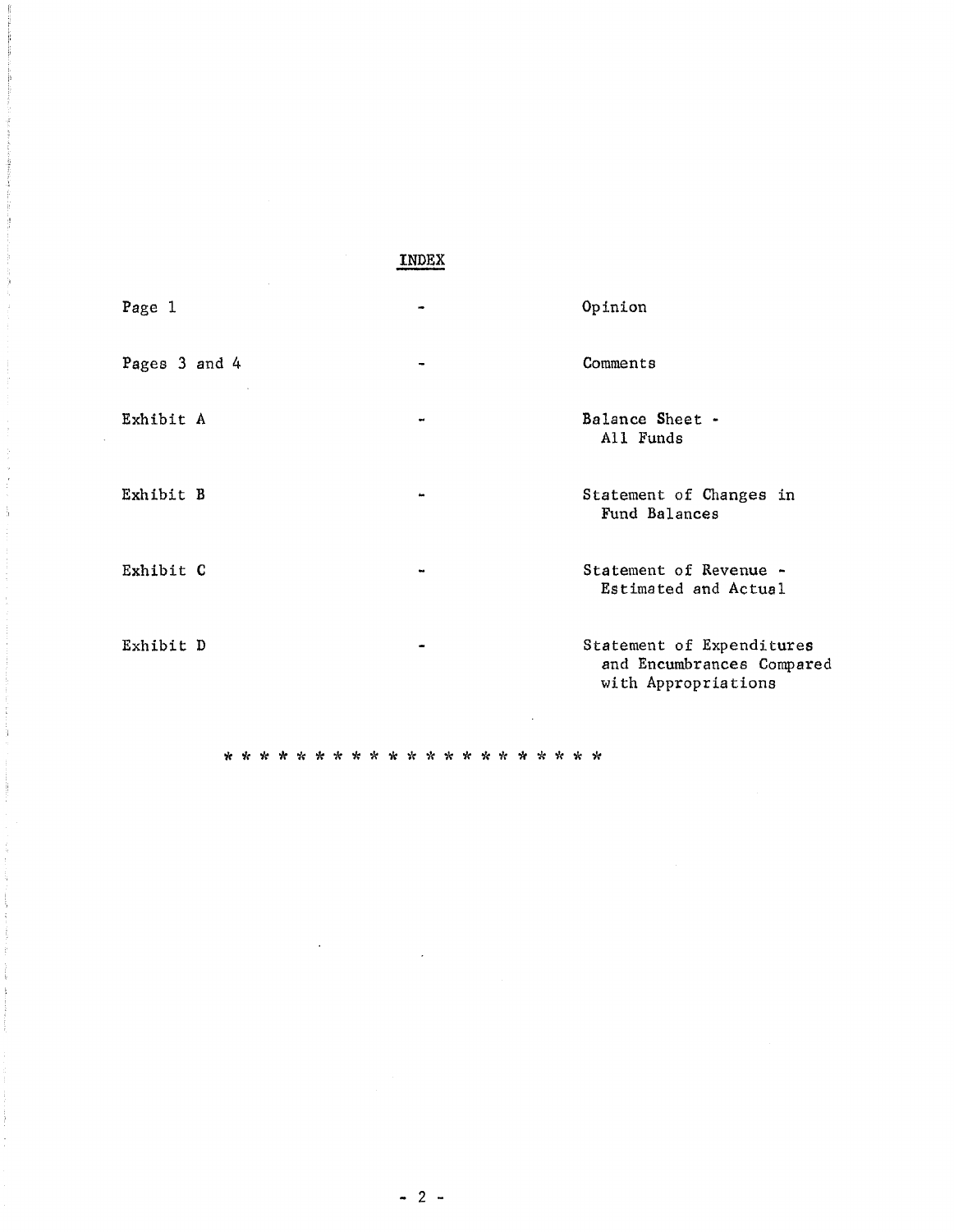### $CASH - $350, 177.29$ :

This balance consists of the following:

| Petty cash:                                                      |              |     |              |
|------------------------------------------------------------------|--------------|-----|--------------|
| City offices                                                     | S.<br>300.00 |     |              |
| Library                                                          | 85,00        | \$. | 385,00       |
| Demand deposits:                                                 |              |     |              |
| Wells Fargo Bank, San Anselmo<br>Crocker-Citizens National Bank, | 16,603.23    |     |              |
| San Anselmo                                                      | 1,745.37     |     |              |
| Bank of America, San Anselmo:                                    |              |     |              |
| Special assessment districts                                     | 182.49       |     |              |
| Bail trust fund                                                  | 11.20        |     | 18,542.29    |
| Time deposits - Bank of America,                                 |              |     |              |
| San Anselmo:                                                     |              |     |              |
| 90 day notice required,                                          |              |     |              |
| $3-5/8$ % interest                                               | 25,000.00    |     |              |
| 180 day notice required,                                         |              |     |              |
| $3 - 3/4%$ interest                                              | 306,250,00   |     | 331,250.00   |
| <b>TOTAL</b>                                                     |              |     | \$350,177.29 |
|                                                                  |              |     |              |

The City's funds on deposit with banks at June 30, 1964 were secured by collateral as required by the Public Deposit Act of the State of California.

### TAXES RECEIVABLE - \$1,682.91:

This account represents amounts due at June 30, 1964 for uncollected taxes which became delinguent before the tax collection function was assumed by the County of Marin. It was not considered practicable to determine delinquent taxes for later years on tax rolls being collected by the County of Marin. Taxes receivable have been fully reserved and therefore none of the uncollected taxes is included in revenue.

At June 30, 1964, the Marin County Auditor had collected \$6,447.97 of delinquent 1963-64 taxes. This was received by the City in August and under the City's method of accounting will be included in 1964-65 revenues.

### GENERAL FIXED ASSETS - \$1,318,436.29:

The City inventoried its general fixed assets during the 1961-62 fiscal year, assigned values thereto, and recorded the total valuation on its books. Land valuation was based on the County Assessor's appraisal for real estate tax. purposes. The valuation of improvements was based on insurance appraisals. Equipment was valued at cost where such was ascertainable, and at appraised or estimated values where costs were not known.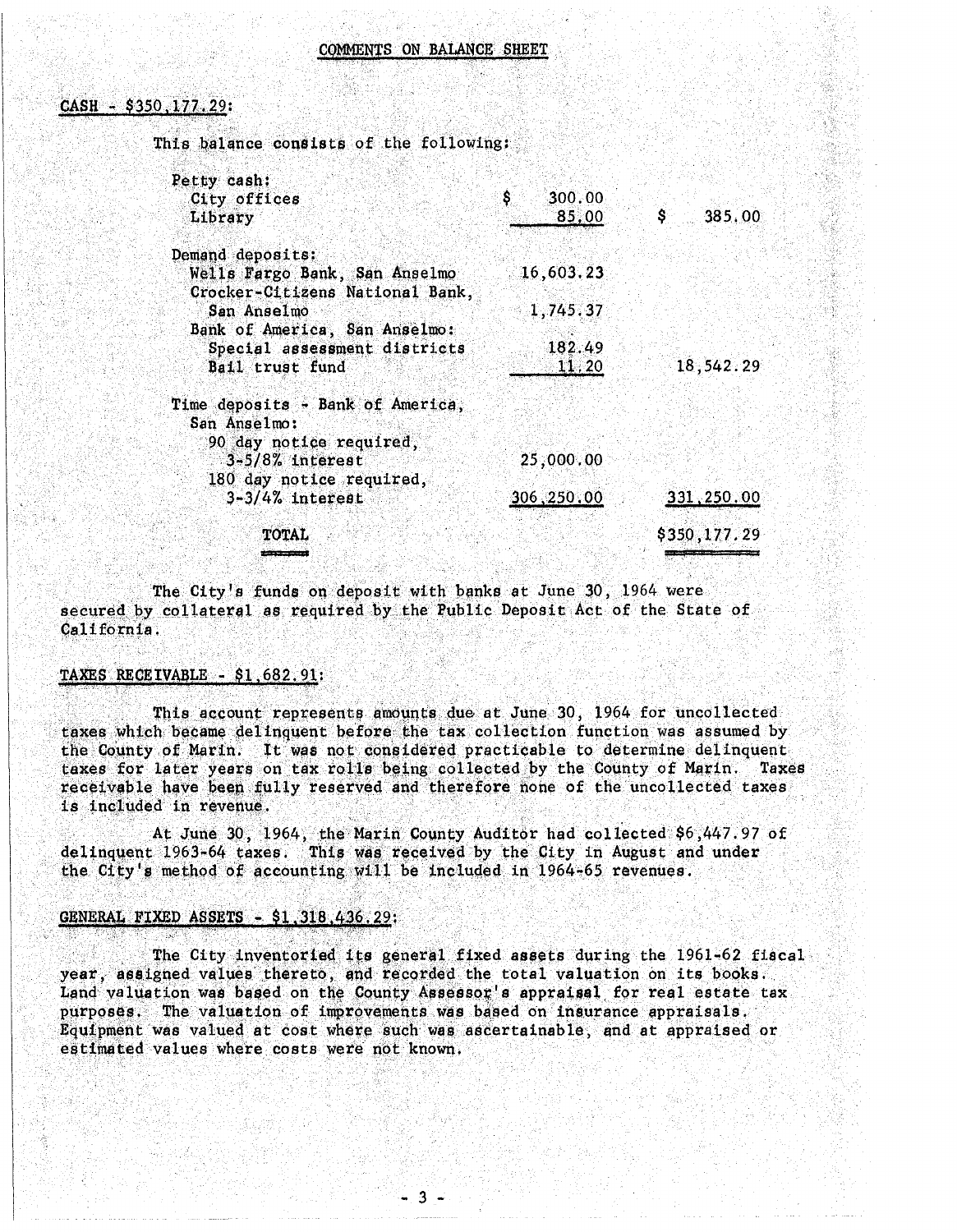A further inventory was taken during the current year and equipment items not included in the original inventory were assigned estimated values and recorded in the General Fixed Assets Fund. Current year's additions to land were recorded at appraised values which are less than actual cost.

Except for additions for which funds were expended during the year under review, we did not verify the individual valuations.

#### $-$  \$12,940,01 **ACCOUNTS PAYABLE** RESERVE FOR ENCUMBRANCES - \$ 1,359.72:

Accounts payable consists of amounts due for materials and services furnished the City to June 30, 1964 which were unpaid at that date. The reserve for encumbrances represents outstanding purchase orders at June 30, 1964, the benefits of which were received subsequent to that date. Encumbrances do not include the amount applicable to the unpaid portion at June 30, 1964 of the contract for the reconstruction of a portion of Sir Francis Drake Boulevard. This amount, \$95,184, has been appropriated in the current, 1964-65, fiscal year.

### DEPOSIT TRUST FUNDS - \$4,020.00:

This amount represents deposits received for street openings, etc., and either will be taken into revenue when earned or refunded to the depositor.

### GENERAL COMMENTS

### **BUDGETARY:**

Actual revenues during the year were \$92,500.04 greater than those estimated, as shown in Exhibit C.

Expenditures during the year were \$26,689.16 less than appropriations. Detail is shown in Exhibit D.

المولودا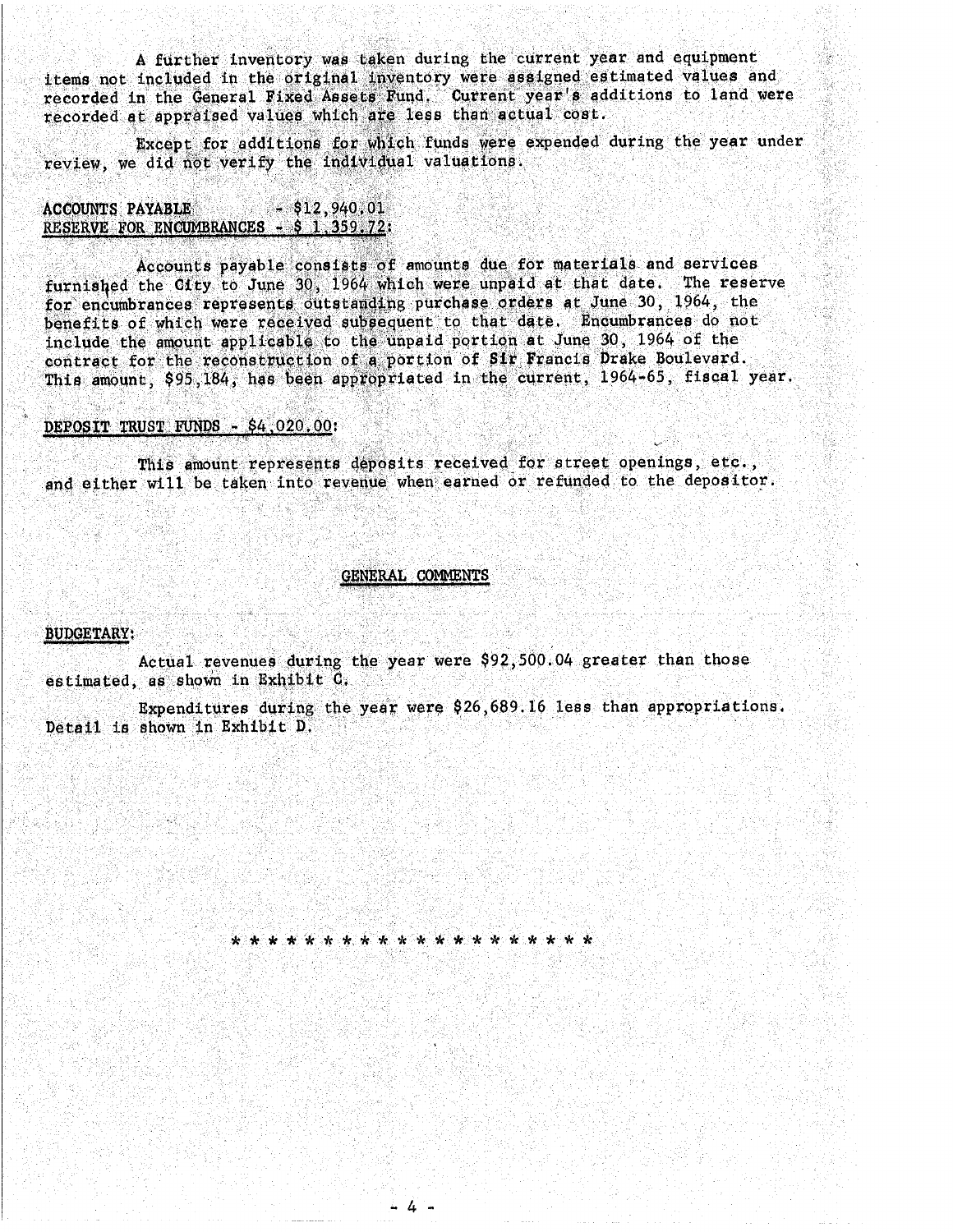$\sim 10^{-1}$  $\mathcal{L}_{\mathrm{c}}$ 

### STATEMENT OF CHANGES IN FUND BALANCES

### YEAR ENDED JUNE 30, 1964

 $\sim$ 

|                                                                                                             | Total                                               | General<br>Fund                                    | Library<br>Fund       | Park and<br>Recreation<br>Fund                          | Retirement<br>Fund | Gas Tax<br>Fund | Capital<br>Improvements<br>Fund | Storm<br>Drains<br>Fund | Special<br>Assessment<br>Districts<br>Fund |
|-------------------------------------------------------------------------------------------------------------|-----------------------------------------------------|----------------------------------------------------|-----------------------|---------------------------------------------------------|--------------------|-----------------|---------------------------------|-------------------------|--------------------------------------------|
| BALANCES, JULY 1, 1963                                                                                      | 231, 921.85                                         | \$161,598.25                                       | \$6,415,47            | \$3,707.86                                              | \$12,254.19        | \$11,114.53     | \$25,509.87                     | \$11,226.20             | 95.48                                      |
| <b>REVENUES:</b>                                                                                            |                                                     |                                                    |                       |                                                         |                    |                 |                                 |                         |                                            |
| Taxes<br>Licenses and permits<br>Fines, forfeitures and penalties<br>Revenue from use of money and property | 476,150.84<br>38,415.15<br>28,629.34<br>6,779 51    | 338, 377 55<br>38,415.15<br>21, 237.86<br>4,905.56 | 37,063.99<br>7,391.48 | 31,073.86<br>$\mathcal{L}^{\mathcal{A}}(\mathcal{A})$ . | 46, 423.62         |                 | 9,734.00<br>858.42              | 13,477 82               | 1,015.53                                   |
| Revenue from other agencies<br>Charges for current service<br>Other revenue                                 | 200, 375.88<br>34,870.99<br>8,028.33                | 77, 237, 12<br>31,527.25<br>7.550.81               |                       | 477.52                                                  | 3, 343.74          | 81,888 76       | 41,250.00                       |                         |                                            |
| Total revenues                                                                                              | 793,250.04                                          | 519,251.30                                         | 44.455.47             | 31,551.38                                               | 49,767.36          | 81,888 76       | 51,842.42                       | 13,477.82               | 1,015.53                                   |
| Cancellation of prior year encumbrances<br>Fund transfers                                                   | 2.438.76<br>(10.00)                                 | 2,319.20<br>54,773.86                              | $119.56$ .            |                                                         |                    | (42, 985.86)    | (11, 798, 00)                   |                         |                                            |
| Total available                                                                                             | 1,027,600.65                                        | 737, 942.61                                        | 50,990.50             | 35, 259. 24                                             | 62,021.55          | 50,017.43       | 65, 554. 29                     | 24,704.02               | 1,111.01                                   |
| <b>EXPENDITURES:</b>                                                                                        |                                                     |                                                    |                       |                                                         |                    |                 |                                 |                         |                                            |
| General government<br>Public safety<br>Public works<br>Parks and recreation                                 | 62,900.42<br>326,229.69<br>199,683.88<br>23, 255.42 | 62,900.42<br>326, 229.69<br>194, 177.62            |                       | 23, 255.42                                              |                    |                 | 1,337.00                        | 4,169.26                |                                            |
| Retirement<br>Library<br>Special assessment districts                                                       | 44,908.48<br>38, 277.43<br>928.52                   |                                                    | 38, 277 43            |                                                         | 44,908.48          |                 |                                 |                         | 928.52                                     |
| Total expenditures                                                                                          | 696, 183.84                                         | 583, 307. 73                                       | 38, 277.43            | 23, 255.42                                              | 44,908.48          |                 | 1,337.00                        | 4,169.26                | 928.52                                     |
| BALANCES, JUNE 30, 1964                                                                                     | 331,416.81<br>s                                     | \$154,634.88                                       | $-$ \$12,713.07       | \$12,003.82                                             | \$17,113.07        | \$50,017.43     | \$64,217.29                     | \$20,534.76             | 182.49<br>S.                               |

 $\overline{d}$ ,  $\overline{d}$ 

EXHIBIT B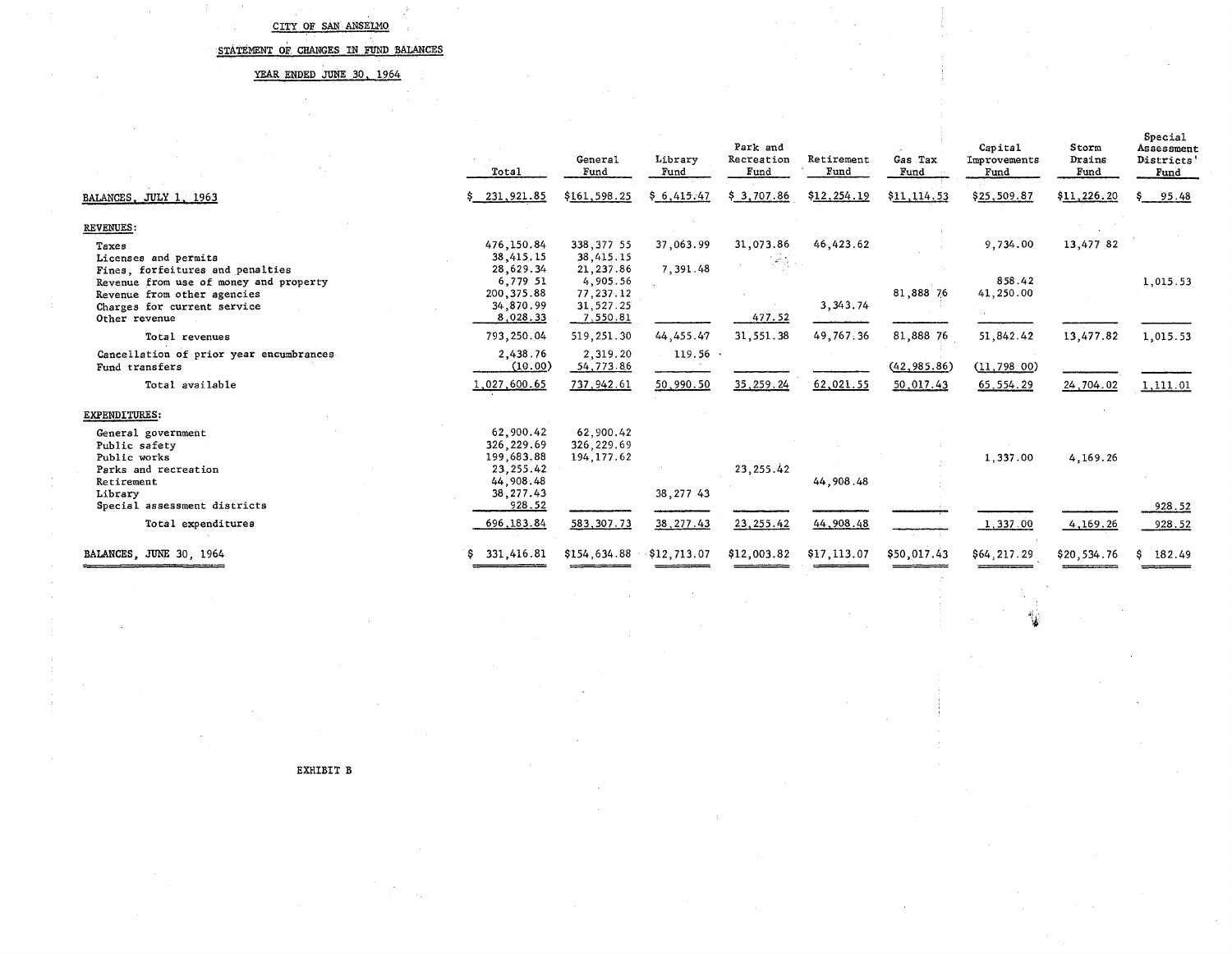### BALANCE SHEET - ALL FUNDS

JUNE 30, 1964

|                                                                                                              | Total                                                | General<br>Fund                                 | Library<br>Fund               | Park and<br>Recreation<br>Fund | Retirement<br>Fund | Gas Tax<br>Fund        | Capital<br>Improvements<br>Fund | Storm<br>Drains<br>Fund | <b>Special</b><br>Assessment<br>Districts'<br>Fund. | General Fixed<br>Assets |
|--------------------------------------------------------------------------------------------------------------|------------------------------------------------------|-------------------------------------------------|-------------------------------|--------------------------------|--------------------|------------------------|---------------------------------|-------------------------|-----------------------------------------------------|-------------------------|
| <b>ASSETS</b>                                                                                                |                                                      |                                                 |                               |                                |                    |                        |                                 |                         |                                                     |                         |
| Cash<br>Taxes receivable<br>Accounts receivable<br>Due from other funds                                      | \$<br>350, 177.29<br>1,682.91<br>136.88<br>19,862.09 | \$150,336.40<br>1,682.91<br>136.88<br>19,862.09 | \$14,745.74                   | \$12,768.02                    | \$17,113.07        | \$69,879.52<br>i et is | \$64,617.29                     | \$20,534.76             | \$182.49                                            |                         |
| General fixed assets                                                                                         | 1, 318, 436.29                                       |                                                 |                               |                                |                    |                        |                                 |                         |                                                     | \$1,318,436.29          |
| <b>TOTAL</b><br>والمستحقق                                                                                    | \$1,690,295.46                                       | \$172,018.28                                    | \$14,745.74                   | \$12,768.02                    | \$17,113.07        | \$69,879.52            | \$64,617.29                     | \$20,534.76             | \$182.49<br>$-$                                     | \$1,318,436.29          |
| LIABILITIES, RESERVES<br>AND SURPLUS                                                                         |                                                      |                                                 |                               |                                |                    |                        |                                 |                         |                                                     |                         |
| Accounts payable<br>Reserve for encumbrances - Note<br>Reserves for receivables<br>Reserve for imprest funds | 12,940.01<br>1,359.72<br>1,819.79<br>396.20          | \$10,762.58<br>425.28<br>1,819.79<br>311.20     | \$1,534.68<br>412.99<br>85.00 | 242.75<br>521.45               |                    |                        | \$<br>400.00                    |                         |                                                     |                         |
| Due to other funds<br>Due to employees<br>Deposit trust funds                                                | 19.862.09<br>44.55<br>4,020:00                       | 44.55<br>4,020.00                               |                               |                                |                    | \$19,862.09            |                                 |                         |                                                     |                         |
| Investment in fixed assets<br>Unappropriated surplus - Note                                                  | 1, 318, 436.29<br>331,416.81                         | 154,634.88                                      | 12,713.07                     | 12,003.82                      | \$17,113.07        | 50,017.43              | 64, 217.29                      | \$20,534.76             | \$182.49                                            | \$1,318,436.29          |
| TOTAL                                                                                                        | \$1,690,295.46                                       | \$172,018.28                                    | \$14,745.74                   | \$12,768.02                    | \$17,113.07        | \$69,879.52            | \$64,617.29                     | \$20,534.76             | \$182.49                                            | \$1,318,436.29          |

'i'~.

Note: Accounts do not reflect the amount applicable to the unperformed portion at June 30, 1964 of the contract for the reconstruction of a portion of Sir Francis Drake Boulevard. This amount, \$95,184 has been appropriated in the current, 1964-65, fiscal year.

EXHIBIT A

 $\bar{1}$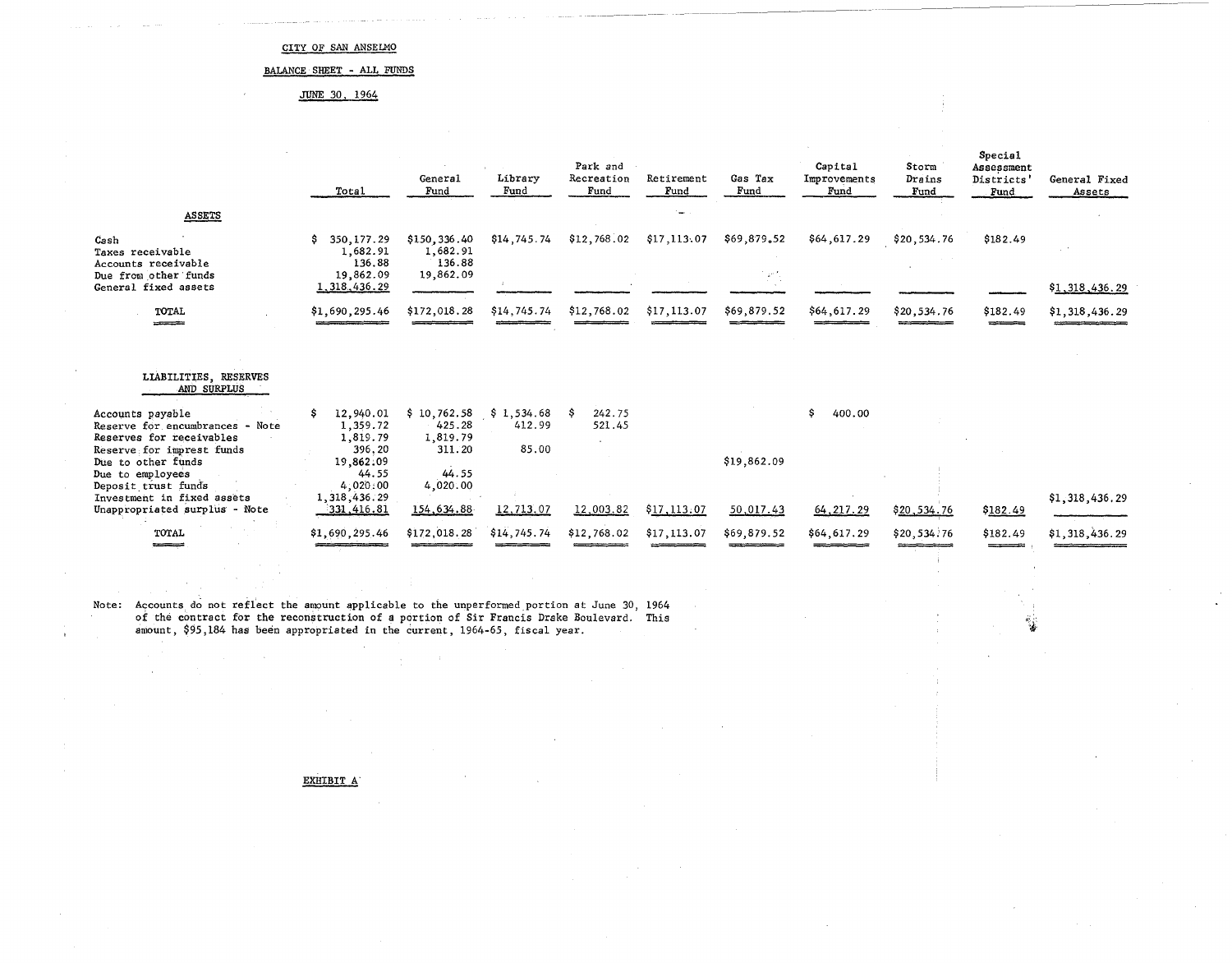# STATEMENT OF REVENUE - ESTIMATED AND ACTUAL<br>YEAR ENDED JUNE 30, 1964

# YEAR ENDED JUNE 30, 1964

X

|                                                                                            | Estimated                          | Actual                                                                                    | <b>Excess</b><br>(Deficiency)           |
|--------------------------------------------------------------------------------------------|------------------------------------|-------------------------------------------------------------------------------------------|-----------------------------------------|
| <b>GENERAL FUND:</b>                                                                       |                                    |                                                                                           |                                         |
| Taxes:<br>Property taxes:                                                                  |                                    |                                                                                           |                                         |
| Current year<br>Prior years<br>Solvent credits                                             | \$233,248,00<br>4,438.00<br>100.00 | \$227,870.21<br>8,740.39<br>163.73                                                        | \$(5,377.79)<br>4,302.39<br>63.73       |
| Interest and penalties<br>Sales and use taxes<br>Franchises                                | 1,200,00<br>88,000.00<br>10,000,00 | 264.84<br>91,035.29<br>$\textcolor{red}{\textbf{-10}}, \textcolor{blue}{\textbf{303.09}}$ | (935.16)<br>3,035.29<br>303.09          |
|                                                                                            | <u>336,986.00</u>                  | <u>338, 377.55</u>                                                                        | <u>1,391.55</u>                         |
| Licenses and permits:<br>Business licenses<br><b>Permits</b>                               | 24,500,00<br>11,800,00             | 25,000.00<br>13,415,15                                                                    | 500.00<br>1,615.15                      |
|                                                                                            | $-36, 300, 00$                     | 38,415.15                                                                                 | <u>2,115.15</u>                         |
| Fines, forfeitures and<br>penalties:                                                       |                                    |                                                                                           |                                         |
| Vehicle code fines<br>Other court fines                                                    | 9,500.00<br>7,500.00               | 12,415.29<br>8,822.57                                                                     | 2,915.29<br>1,322.57                    |
|                                                                                            | 17,000,00                          | 21, 237, 86                                                                               | 4,237.86                                |
| Revenue from use of money<br>and property:                                                 |                                    |                                                                                           |                                         |
| Interest<br>Rental                                                                         | 800.00                             | 4,105.56<br>800.00                                                                        | 4,105.56                                |
|                                                                                            | 800.00                             | <u>4,905.56</u>                                                                           | 4,105,56                                |
| Revenue from other agencies:<br>Alcoholic beverage                                         |                                    |                                                                                           |                                         |
| license fees<br>Motor vehicle in-lieu tax<br>Trailer coach in-lieu tax                     | 7,500.00<br>66,000,00              | 6,424.20<br>70,592,21<br>220.71                                                           | (1,075.80)<br>4,592.21<br><u>220.71</u> |
|                                                                                            | 73,500.00                          | <u>77,237.12</u>                                                                          | <u>3,737.12</u>                         |
| Charges for current service:<br>Sleepy Hollow Fire District<br>Zoning and subdivision fees | 29,000.00                          | 30,182.25<br>1,345,00                                                                     | 1,182,25<br>1,345.00                    |
|                                                                                            | 29,000.00                          | 31,527.25                                                                                 | 2,527.25                                |
| Other income                                                                               | 4,800.00                           | 7,550.81                                                                                  | 2,750.81                                |
| Total general fund - forward                                                               | 498,386.00                         | 519,251.30                                                                                | 20,865.30                               |

EXHIBIT C - (CONTINUED)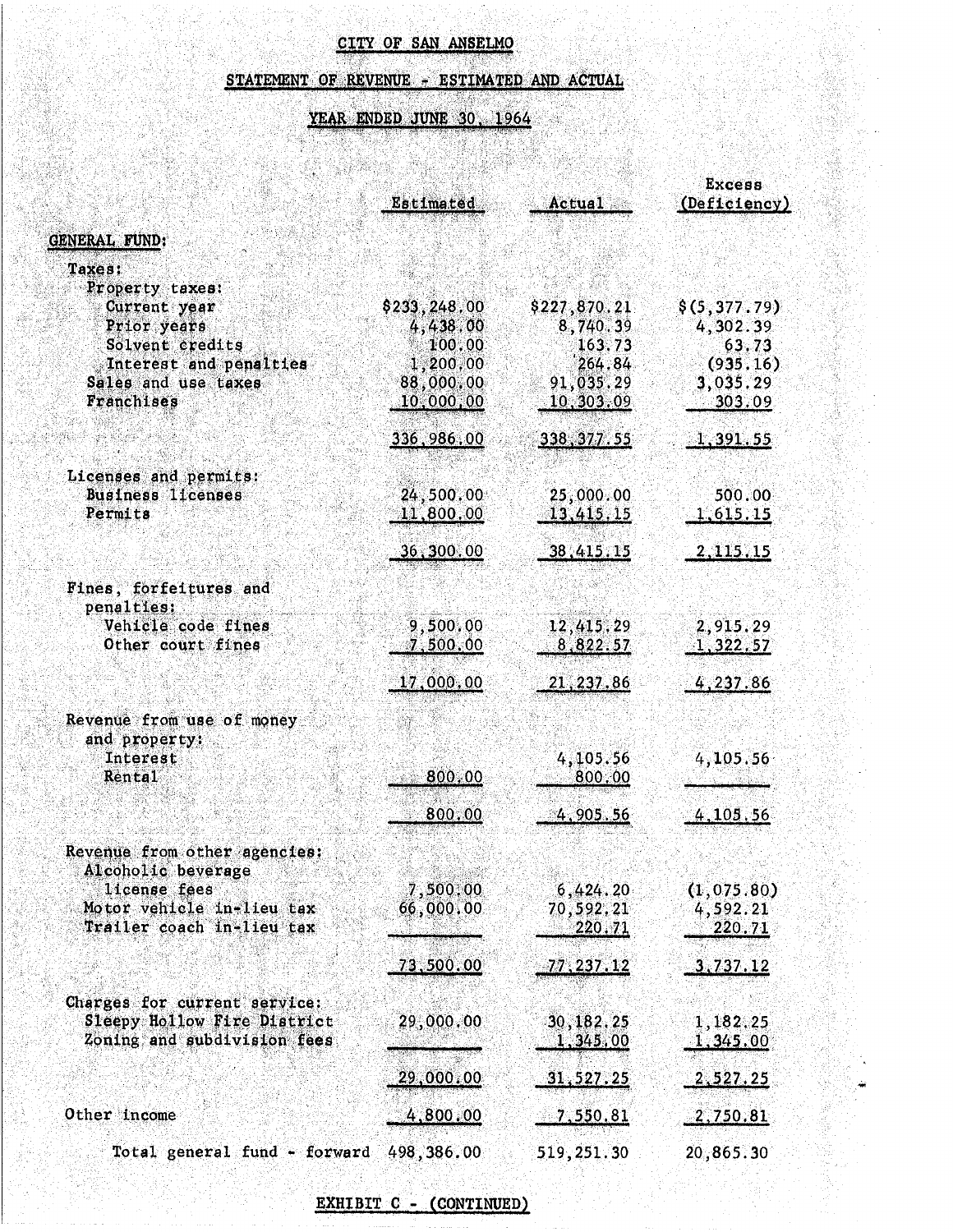## STATEMENT OF REVENUE - ESTIMATED AND ACTUAL

## YEAR ENDED JUNE 30, 1964

 $\bar{\bar{z}}$ 

 $\bar{z}$ 

|                                                                                                        | Estimated                                    | Actual                                          | <b>Excess</b><br>(Deficiency)                 |
|--------------------------------------------------------------------------------------------------------|----------------------------------------------|-------------------------------------------------|-----------------------------------------------|
| Brought forward                                                                                        | \$498,386.00                                 | \$519,251.30                                    | \$20,865.30                                   |
| LIBRARY FUND:                                                                                          |                                              |                                                 |                                               |
| Property taxes:<br>Current year<br>Prior years<br>Library fines and rentals                            | 35,797.00<br>681.00<br>6,500.00              | 35,694.85<br>1,369.14<br>7,391.48               | (102.15)<br>688.14<br>891.48                  |
| Total library fund                                                                                     | 42,978.00                                    | 44, 455. 47                                     | <u>1,477.47</u>                               |
| PARK AND RECREATION FUND:                                                                              |                                              |                                                 |                                               |
| Property taxes:<br>Current year<br>Prior years<br>Playgrounds<br>Total park and recreation             | 30,058.00<br>572.00                          | 29,925.99<br>1,147.87<br>477.52                 | (132.01)<br>575.87<br><u>477.52</u>           |
| fund                                                                                                   | 30,630.00                                    | 31,551.38                                       | 921.38                                        |
| RETIREMENT FUND:                                                                                       |                                              |                                                 |                                               |
| Property taxes:<br>Current year<br>Prior years<br>Sleepy Hollow Fire District<br>Total retirement fund | 45,472.00<br>865.00<br>3,000.00<br>49,337.00 | 44,708.73<br>1,714.89<br>3, 343.74<br>49,767.36 | (763.27)<br>849.89<br>343.74<br><u>430.36</u> |
| GAS TAX FUND:                                                                                          |                                              |                                                 |                                               |
| Construction and maintenance<br>Engineering                                                            | 52,650.00<br>3,000.00                        | 78,888.76<br>3,000.00                           | 26, 238.76                                    |
| Total gas tax fund                                                                                     | 55,650.00                                    | 81,888.76                                       | 26, 238. 76                                   |
| CAPITAL IMPROVEMENTS FUND:                                                                             |                                              |                                                 |                                               |
| Property taxes:<br>Current year<br>Prior years<br>County gas tax subvention<br>Interest                | 9,823.00<br>187.00                           | 9,374.42<br>359.58<br>41,250.00<br>858.42       | (448.58)<br>172.58<br>41,250.00<br>858.42     |
| Total capital improvements<br>fund                                                                     | <u>10,010.00</u>                             | 51,842.42                                       | 41,832.42                                     |
| Carried forward                                                                                        | 686,991.00                                   | 778,756.69                                      | 91,765.69                                     |

## EXHIBIT C - (CONTINUED)

 $\sim$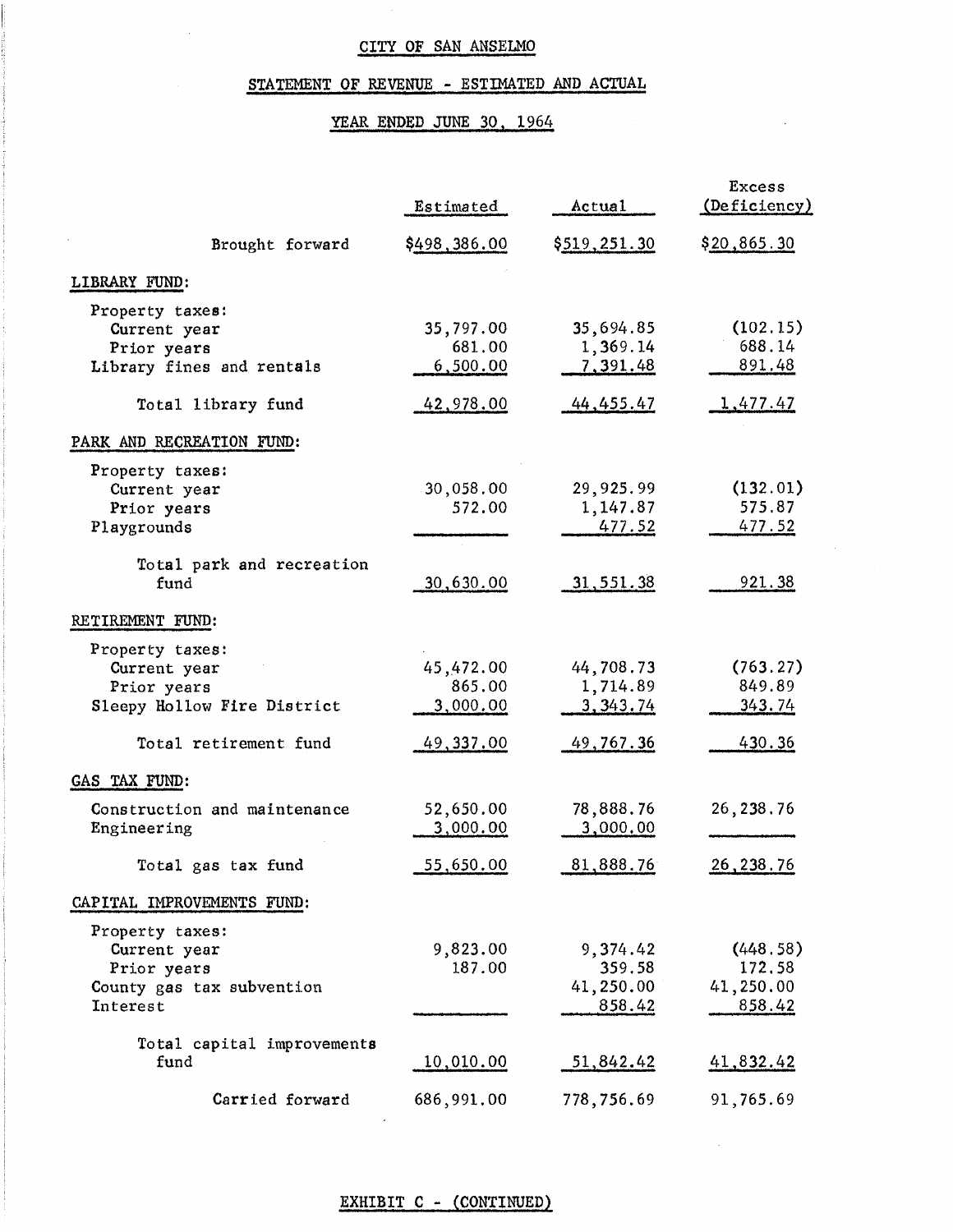## STATEMENT OF REVENUE - ESTIMATED AND ACTUAL

## YEAR ENDED JUNE 30, 1964

XX

|                                                | <b>Estimated</b>                                      | Actual                                                                                     | Excess<br>(Deficiency) |
|------------------------------------------------|-------------------------------------------------------|--------------------------------------------------------------------------------------------|------------------------|
| Brought forward                                | \$686,991.00                                          | \$778,756.69                                                                               | \$91,765.69            |
| STORM DRAINS FUND:                             |                                                       |                                                                                            |                        |
| Property taxes:<br>Current year<br>Prior years | 13,502,00<br>257.00                                   | 12,979.95<br>497.87                                                                        | (522.05)<br>240,87     |
| Total storm drains fund                        | 13,759.00                                             | 13,477.82                                                                                  | (281, 18)              |
| SPECIAL ASSESSMENT<br>DISTRICTS' FUND:         |                                                       |                                                                                            |                        |
| Principal, interest and penalties              |                                                       | 1,015.53                                                                                   | 1,015.53               |
| <b>TOTAL</b>                                   | \$700,750.00                                          | \$793, 250.04                                                                              | \$92,500.04            |
|                                                | r man gans Modernmad, dar, saka matat arbasartsvallan | the property of the control of the control of the control of the control of the control of |                        |

Ē.